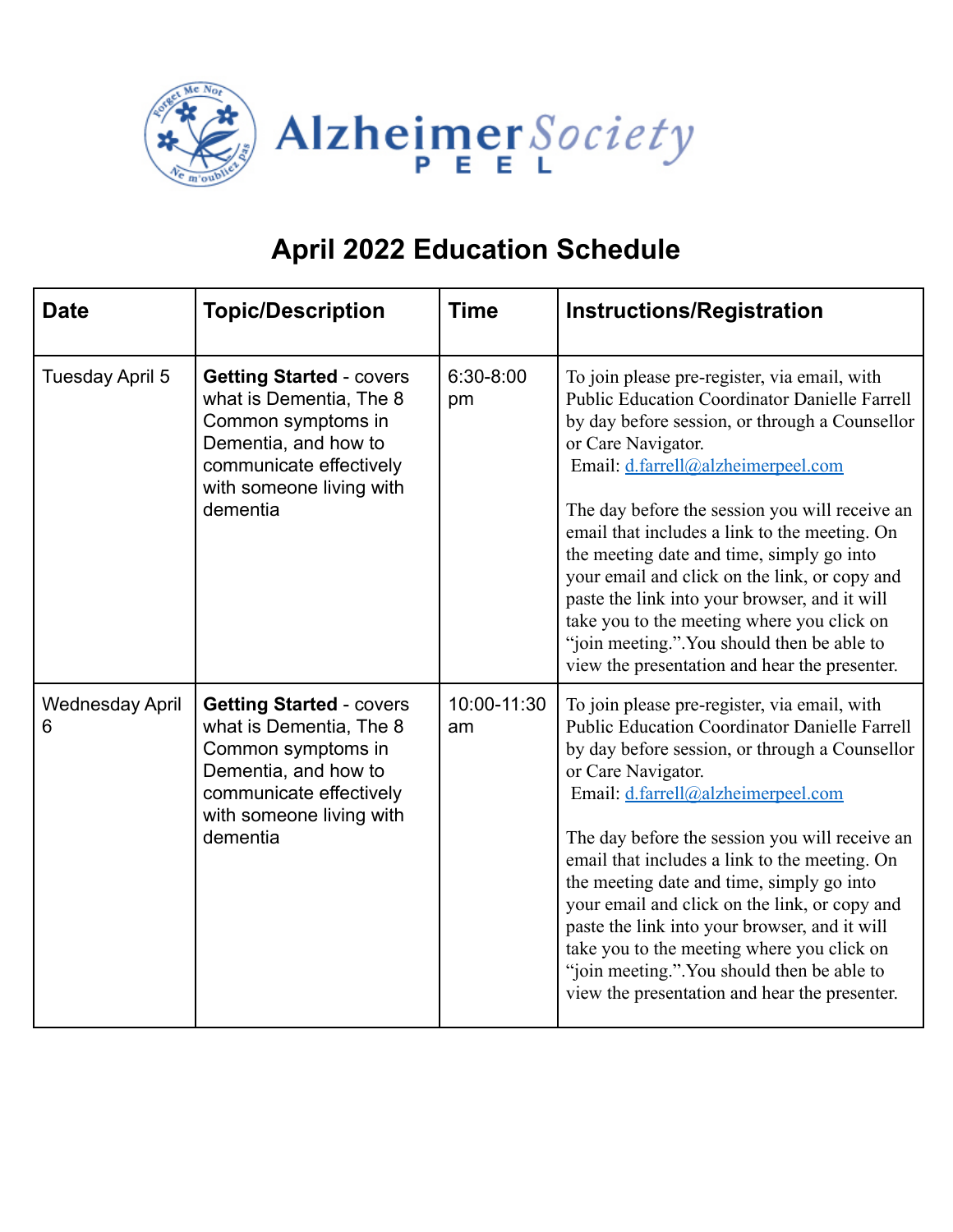

| Tuesday April 12             | <b>Advanced Care Planning</b><br>covers what is Power of<br>Attorney for Property, what<br>is Power of Attorney for<br>Care, how to set up POA's,<br>what is a Substitute<br>Decision Maker, what to<br>consider/ask when creating<br>advance care plans,<br>Disability Tax Credit,<br><b>Compassionate Care</b><br>Benefits. | 6:30-8:00<br>pm   | To join please pre-register, via email, with<br><b>Public Education Coordinator Danielle Farrell</b><br>by day before session, or through a Counsellor<br>or Care Navigator.<br>Email: d.farrell@alzheimerpeel.com<br>The day before the session you will receive an<br>email that includes a link to the meeting. On<br>the meeting date and time, simply go into<br>your email and click on the link, or copy and<br>paste the link into your browser, and it will<br>take you to the meeting where you click on<br>"join meeting.". You should then be able to<br>view the presentation and hear the presenter.       |
|------------------------------|-------------------------------------------------------------------------------------------------------------------------------------------------------------------------------------------------------------------------------------------------------------------------------------------------------------------------------|-------------------|--------------------------------------------------------------------------------------------------------------------------------------------------------------------------------------------------------------------------------------------------------------------------------------------------------------------------------------------------------------------------------------------------------------------------------------------------------------------------------------------------------------------------------------------------------------------------------------------------------------------------|
| <b>Wednesday April</b><br>13 | <b>Advanced Care Planning</b><br>covers what is Power of<br>Attorney for Property, what<br>is Power of Attorney for<br>Care, how to set up POA's,<br>what is a Substitute<br>Decision Maker, what to<br>consider/ask when creating<br>advance care plans,<br>Disability Tax Credit,<br><b>Compassionate Care</b><br>Benefits. | 10:00-11:30<br>am | To join please pre-register, via email or call to,<br><b>Public Education Coordinator Danielle Farrell</b><br>by day before session, or through a Counsellor<br>or Care Navigator.<br>Email: d.farrell@alzheimerpeel.com<br>The day before the session you will receive an<br>email that includes a link to the meeting. On<br>the meeting date and time, simply go into<br>your email and click on the link, or copy and<br>paste the link into your browser, and it will<br>take you to the meeting where you click on<br>"join meeting.". You should then be able to<br>view the presentation and hear the presenter. |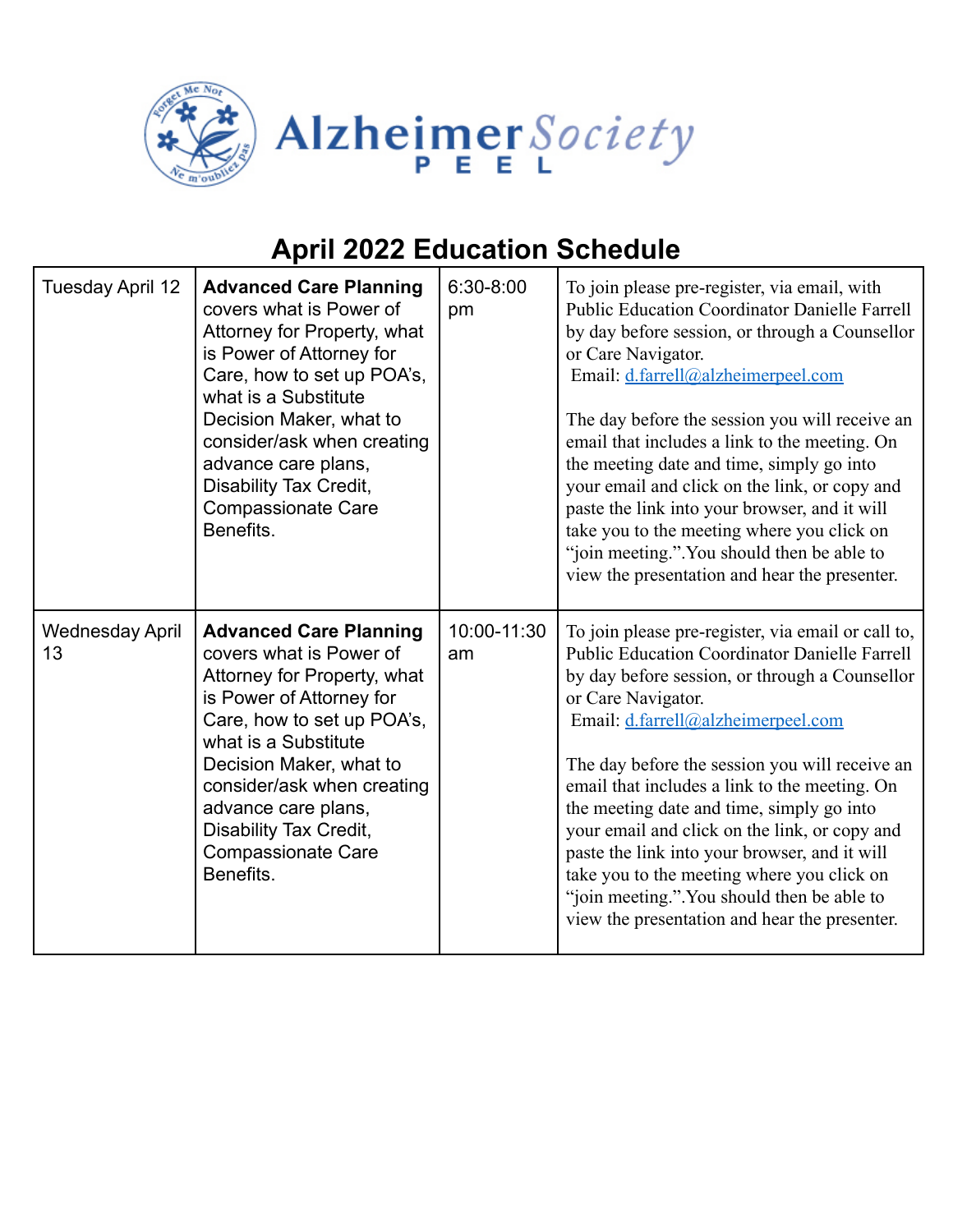

| Tuesday April 19 | <b>Town Hall - Topic:</b><br><b>Alzheimer Society Peel</b><br>Services - Bathing, Adult<br>Day Services, Nora's<br><b>House Respite</b>                         | 6:30-7:00<br>pm | The platform will be Zoom.<br>Join Zoom Meeting<br>https://alzheimersociety.zoom.us/j/946791854<br>50<br>Meeting ID: 946 7918 5450<br>This session does not require registration.                                                                                                                                                                                                                                                                                                                                                                                                                                  |
|------------------|-----------------------------------------------------------------------------------------------------------------------------------------------------------------|-----------------|--------------------------------------------------------------------------------------------------------------------------------------------------------------------------------------------------------------------------------------------------------------------------------------------------------------------------------------------------------------------------------------------------------------------------------------------------------------------------------------------------------------------------------------------------------------------------------------------------------------------|
| Tuesday April 26 | <b>Stages and Progression</b><br>- covers brain<br>changes, the 3 and 7 stage<br>models, what scores on the<br>assessments indicate, and<br>tips for each stage | 6:30-8pm        | To join please pre-register, via email, with<br><b>Public Education Coordinator Danielle Farrell</b><br>by day before session, or through a Counsellor<br>or Care Navigator.<br>Email: d.farrell@alzheimerpeel.com<br>The day before the session you will receive an<br>email that includes a link to the meeting. On<br>the meeting date and time, simply go into<br>your email and click on the link, or copy and<br>paste the link into your browser, and it will<br>take you to the meeting where you click on<br>"join meeting.". You should then be able to<br>view the presentation and hear the presenter. |